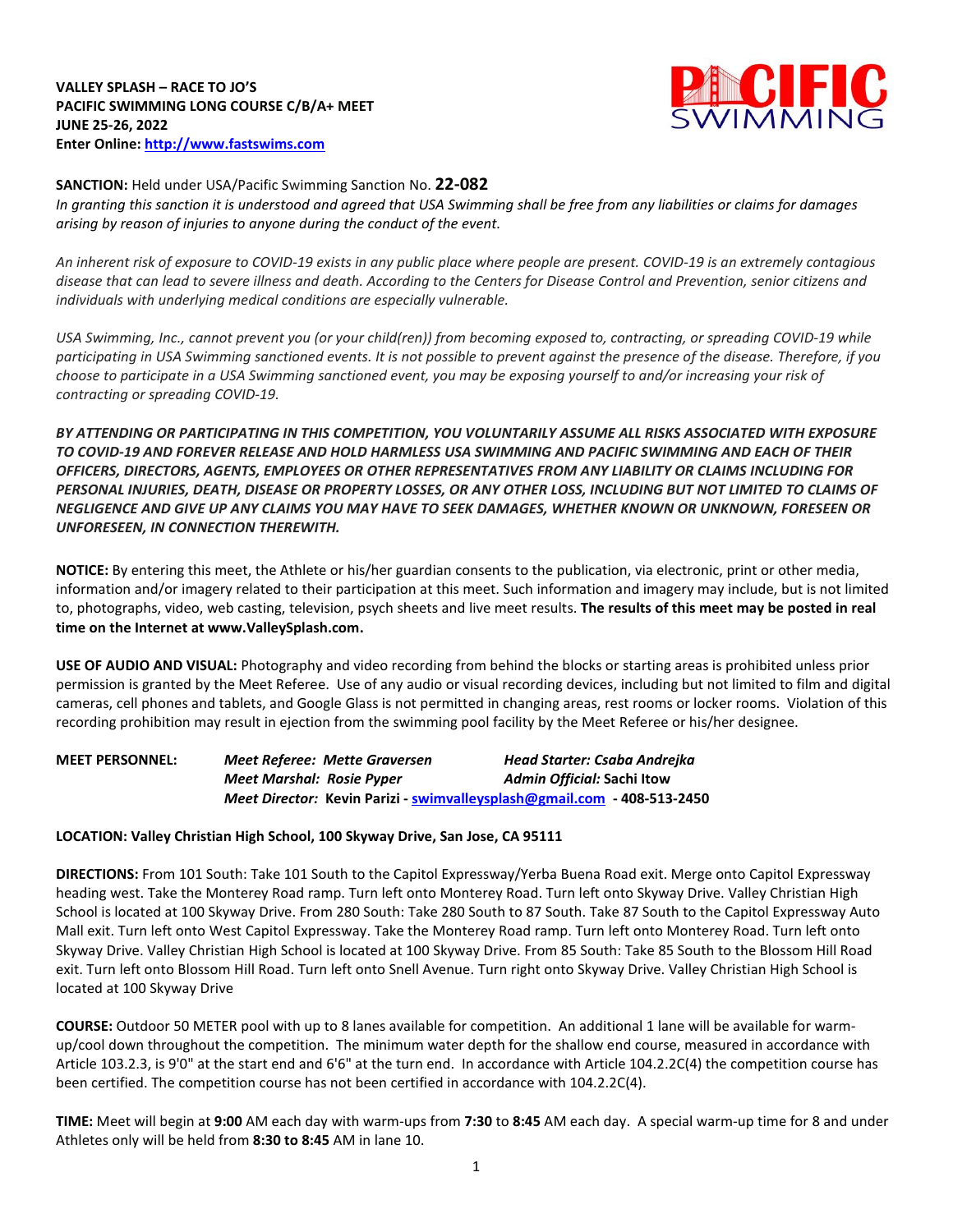**RULES: •** Current USA and Pacific Swimming rules and warm-up procedures will govern the meet. A copy of these procedures will be posted at the Clerk-of-Course.

• The local facilities guidelines, restrictions and interpretation of the local public health guidelines shall be followed at this meet.

• All applicable adults participating in or associated with this meet, acknowledge that they are subject to the provisions of the USA Swimming Minor Athlete Abuse Prevention Policy ("MAAPP"), and that they understand that compliance with the MAAPP policy is a condition of participation in the conduct of this competition.

- All events are timed finals.
- All events will swim fast to slow.
- Athletes may compete in **3** events per day.
- All Athletes ages 12 and under should complete competition within four (4) hours.

• Entries will be accepted until the number of splashes exceeds the estimated timeline, per the "Four-Hour Rule," based on the Athletes age and gender.

**•** If local conditions warrant it the Meet Referee, with the concurrence of the Meet Director, may require a mandatory scratch down. Immediate cash refunds will be made for any mandatory scratches.

- **All Coaches and Officials must wear their USA Swimming membership cards in a visible manner.**
- **•** Meet will be capped at 400 Athletes per day or until the estimated timeline reaches the "Four-Hour Rule".
- Athletes in the 400 IM, 800 Free, and 1500 Free must provide their own timers and lap counters.
- All 1500's and 800's will alternate girls and boys heats.
- Distance events will run as combined age groups but will be awarded by age group.
- **The Meet Referee may decide to swim two Athletes per lane in the 1500 freestyle events**

**UNACCOMPANIED ATHLETES:** Any USA Swimming Athlete-Member competing at the meet must be accompanied by a USA Swimming Member-Coach for the purposes of Athlete supervision during warm-up, competition and warm-down. If a Coach-Member of the Athlete's USA Swimming Club does not attend the meet to serve in said supervisory capacity, it is the responsibility of the Athlete or the Athlete's legal guardian to arrange for supervision by a USA Swimming Member-Coach. The Meet Director or Meet Referee may assist the Athlete in making arrangements for such supervision; however, it is recommended that such arrangements be made in advance of the meet by the Athlete's USA Swimming Club Member-Coach.

**RACING STARTS:** Athletes must be certified by a USA Swimming member-coach as being proficient in performing a racing start or must start the race in the water. It is the responsibility of the Athlete or the Athlete's legal guardian to ensure compliance with this requirement.

**RESTRICTIONS:** • Smoking and the use of other tobacco products is prohibited on the pool deck, in the locker rooms, in spectator

- seating, on standing areas and in all areas used by Athletes, during the meet and during warm-up periods.
- Sale and use of alcoholic beverages is prohibited in all areas of the meet venue.
- No glass containers are allowed in the meet venue.
- No propane heater is permitted except for snack bar/meet operations.
- All shelters must be properly secured.
- Deck Changes are prohibited.

• Destructive devices, to include but not limited to, explosive devices and equipment, firearms (open or concealed), blades, knives, mace, stun guns and blunt objects are strictly prohibited in the swimming facility and its surrounding areas. If observed, the Meet Referee or his/her designee may ask that these devices be stored safely away from the public or removed from the facility. Noncompliance may result in the reporting to law enforcement authorities and ejection from the facility. Law enforcement officers (LEO) are exempt per applicable laws.

Operation of a drone, or any other flying apparatus, is prohibited over the venue (pools, Athlete/Coach areas, Spectator areas and open ceiling locker rooms) any time Athletes, Coaches, Officials and/or Spectators are present.

# • **Only Coaches EZ-Ups will be allowed on the pool deck.**

**ELIGIBILITY:** • Athletes must be current members of USA Swimming and enter their name and registration number on the meet entry card as they are shown on their Registration Card. If this is not done, it may be difficult to match the Athlete with the registration and times database. The meet host will check all Athlete registrations against the SWIMS database and if not found to be registered, the Meet Director shall accept the registration at the meet (a \$10 surcharge will be added to the regular registration fee). Duplicate registrations will be refunded by mail.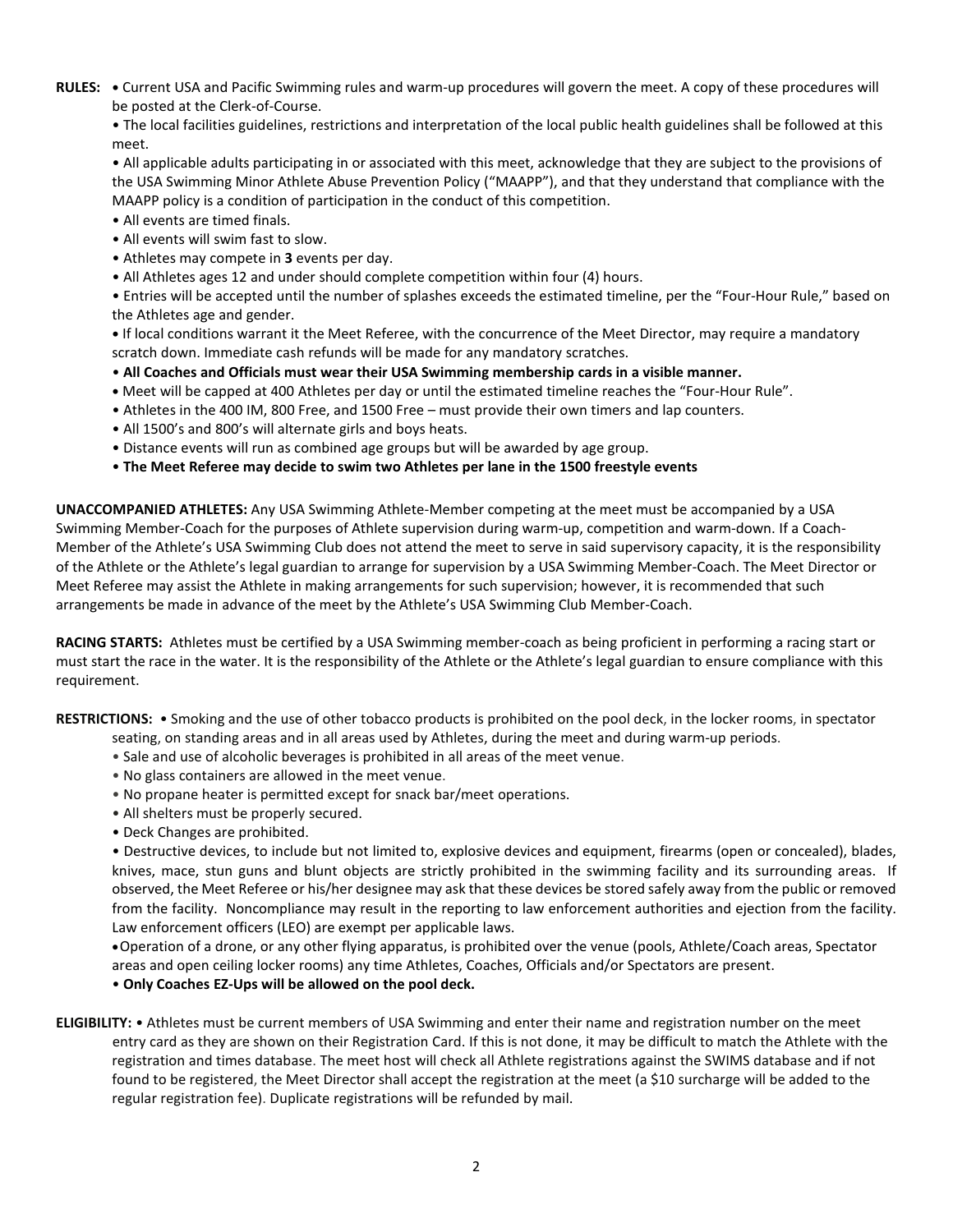• Athletes in the "A" Division must have met at least USA Swimming Motivational "A" minimum time standard. Athletes in the "B" Division must have met at least the listed "B" minimum time standard. All entry times slower than the listed "B" time standard will be in the "C" Division.

- Entries with **"NO TIME" will be ACCEPTED** with the exception of the 1500/800 events.
- Entries for the 1500's and the 800's must have a "B" time, or a coach verified "B" Time.

• Entry times submitted for this meet may be checked against a computer database and may be changed in accordance with Pacific Swimming Entry Time Verification Procedures.

- Athletes with a disability are welcome to attend this meet and should contact the Meet Director or Meet Referee regarding any special accommodations on entry times and seeding per Pacific Swimming policy.
- Athletes 19 years of age and over may compete in the meet for time only, no awards. Such Athletes must have met standards for the 17-18 age group.
- The Athlete's age will be the age of the Athlete on the first day of the meet.

**ENTRY PRIORITY:** Zone 1 South (Z1S) shall have priority entry through June 8, 2022.

**ENTRY FEES:** \$4.50 per event plus a \$14.00 participation fee per Athlete. Entries will be rejected if payment is not sent at time of request. No refunds will be made, except mandatory scratch downs.

**ONLINE ENTRIES:** To enter online go to **[www.fastswims.com](http://www.fastswims.com/)** to receive an immediate entry confirmation. This method requires payment by credit card. FastSwims charges a processing fee for this service, 6.5% of the total Entry Fees plus \$0.75 per transaction, regardless of number of Athletes. Please note that the processing fee is a separate fee from the Entry Fees. If you do not wish to pay the processing fee, enter the meet using a mail entry. Entering online is a convenience, is completely voluntary, and is in no way required or expected of an Athlete by Pacific Swimming. Online entries will be accepted through Friday, June 17<sup>th</sup>, 2022.

**MAILED ENTRIES**: Entries must be on the attached consolidated entry form. Forms must be filled out completely and printed clearly with Athlete's best time. Entries must be postmarked by midnight, Monday **June 13, 2022**. No late or hand delivered entries will be accepted. Requests for confirmation of receipt of entries should include a self-addressed envelope.

### **Make check payable to**: **Valley Splash Mail entries to**: **Valley Splash 100 Skyway Drive San Jose, CA 95111**

**CHECK-IN:** The meet shall be pre-seeded with the exception of distance events (noted on event list with \*\*). Athletes shall report to the bull-pen area at their scheduled time for each event. Close of check-in for distance events shall be no more than 60 minutes before the estimated time of the start of the first heat of the event. Athletes who do not check in will not be seeded in the event.

**SCRATCHES:** Any Athletes not reporting for or competing in an individual timed final event that they have checked in for/entered shall not be penalized.

**AWARDS:** Eight places will be awarded in each division for 8 & U, 9-10, 11-12, 13-14, 15-18 age groups. No awards given for Athletes 19 years of age and older. Note: Awards will be separated and handed to clubs AFTER the completion of the meet.

#### **ADMISSION:** Free.

**SNACK BAR & HOSPITALITY:** A snack bar/food truck may be available throughout the competition. Coaches and working Officials will be provided lunch. Hospitality will serve refreshments to timers and volunteers.

**MISCELLANEOUS:** No overnight parking is allowed. Facilities will not be provided after meet hours. **Parking on campus is extremely** limited. Please note signs and avoid parking in restricted areas or you may be ticketed. Timing lane assignments will also be **required based on the total entries by club.**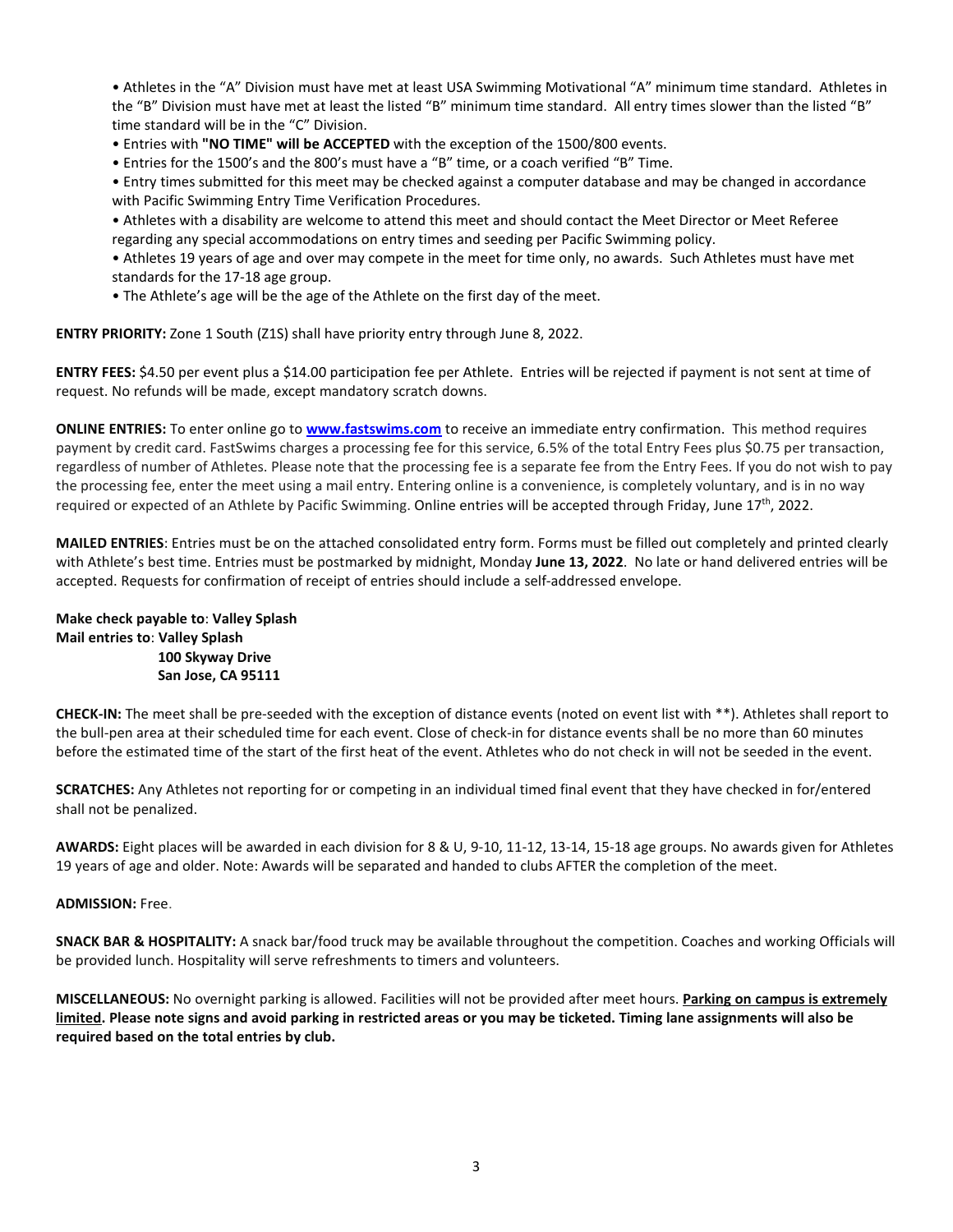# **EVENT SUMMARY**

|                 | <b>SATURDAY</b> |           | <b>SUNDAY</b>      |                 |          |           |                    |  |
|-----------------|-----------------|-----------|--------------------|-----------------|----------|-----------|--------------------|--|
| <b>8&amp;UN</b> | $9 - 10$        | $11 - 12$ | <b>13&amp;OVER</b> | <b>8&amp;UN</b> | $9 - 10$ | $11 - 12$ | <b>13&amp;OVER</b> |  |
| 400 FR          | 400 FR          | 400 FR    | 400 FR             | 200 FR          | 200 FR   | 200 FR    | 200 FR             |  |
| 100 BK          | 100 BK          | 100 BK    | 100 BK             | 100 FL          | 100 FL   | 100 FL    | 100 FL             |  |
| 50 BR           | 50 BR           | 50 BR     | 200 BR             | <b>50 BK</b>    | 50 BK    | 50 BK     | 100 BR             |  |
| <b>50 FLY</b>   | <b>50 FLY</b>   | 200 BR    | 100 FR             | 100 BR          | 100 BR   | 100 BR    | 50 FR              |  |
| 100 FR          | 100 FR          | 50 FL     | 200 FL             | <b>50 FR</b>    | 50 FR    | 50 FR     | 200 BK             |  |
| 200 IM          | 200 IM          | 100 FR    | 200 IM             |                 |          | 200 BK    | 400 IM             |  |
|                 |                 | 200 FL    | 1500 FR            |                 |          | 400 IM    | 800 FR             |  |
|                 |                 | 200 IM    |                    |                 |          | 800 FR    |                    |  |
|                 |                 | 1500 FR   |                    |                 |          |           |                    |  |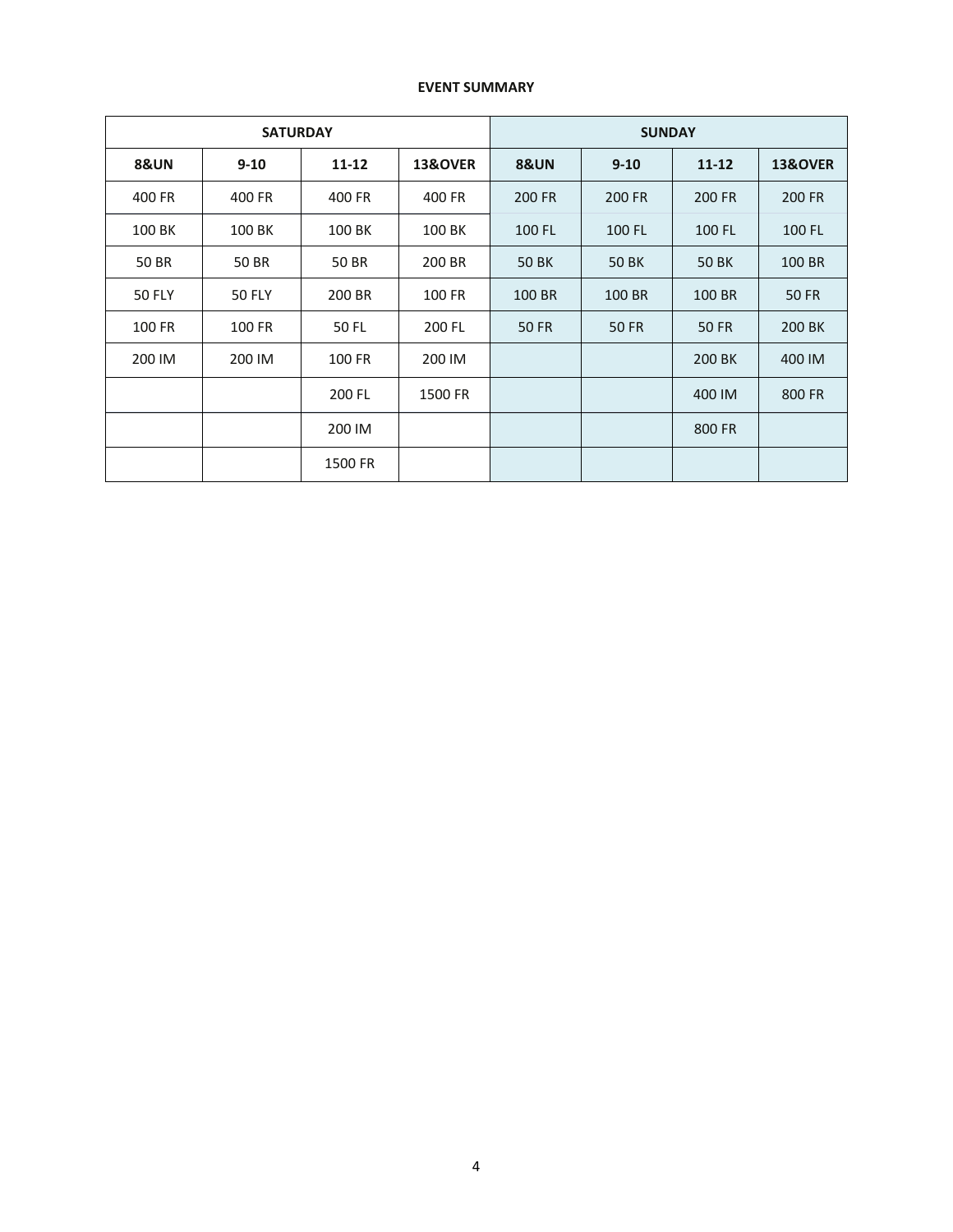# **EVENTS**

|                  | Saturday, June 25, 2022       |                  | <b>Sunday, June 26, 2022</b> |                     |               |  |  |
|------------------|-------------------------------|------------------|------------------------------|---------------------|---------------|--|--|
| <b>EVENT#</b>    | <b>EVENT</b><br><b>EVENT#</b> |                  | <b>EVENT#</b>                | <b>EVENT</b>        | <b>EVENT#</b> |  |  |
| $\mathbf{1}$     | 13&Over 400 Free              | $\overline{2}$   | 41                           | 13&Over 200 Free    | 42            |  |  |
| $\overline{3}$   | 11-12 400 Free                | $\overline{4}$   | 43                           | 11-12 200 Free      | 44            |  |  |
| 5                | 10&Under 400 Free             | $\boldsymbol{6}$ | 45                           | 10&Under 200 Free   | 46            |  |  |
| $\overline{7}$   | 13&Over 100 Back              | 8                | 47                           | 13&Over 100 Fly     | 48            |  |  |
| $\boldsymbol{9}$ | 11-12 100 Back                | 10               | 48                           | 11-12 100 Fly       | 50            |  |  |
| 11               | 10&Under 100 Back             | 12               | 51                           | 10&Under 100 Fly    | 52            |  |  |
| 13               | 11-12 50 Breast               | 14               | 53                           | 11-12 50 Back       | 54            |  |  |
| 15               | 9-10 50 Breast                | 16               | 55                           | 9-10 50 Back        | 56            |  |  |
| 17               | 8&Under 50 Breast             | 18               | 57                           | 8&Under 50 Back     | 58            |  |  |
| 19               | 11&Over 200 Breast            | 20               | 59                           | 13&Over 100 Breast  | 60            |  |  |
| 21               | 10&Under 50 Fly               | 22               | 61                           | 11-12 100 Breast    | 62            |  |  |
| 23               | 11-12 50 Fly                  | 24               | 63                           | 10&Under 100 Breast | 64            |  |  |
| 25               | 13&Over 100 Free              | 26               | 65                           | 13&Over 50 Free     | 66            |  |  |
| 27               | 10&Under 100 Free             | 28               | 67                           | 11-12 50 Free       | 68            |  |  |
| 29               | 11-12 100 Free                | 30               | 69                           | 9-10 50 Free        | 70            |  |  |
| 31               | 11&Over 200 Fly               | 32               | 71                           | 8&Under 50 Free     | 72            |  |  |
| 33               | 10&Under 200 IM               | 34               | 73                           | 13&Over 200 Back    | 74            |  |  |
| 35               | 11-12 200 IM                  | 36               | 75                           | 11-12 200 Back      | 76            |  |  |
| 37               | 13&Over 200 IM                | 38               | 77                           | 11-12 400 IM        | 78            |  |  |
| 39               | 11&Over 1500 Free*<br>40      |                  | 79                           | 13&Over 400 IM      | 80            |  |  |
|                  |                               |                  | 81                           | 11&Over 800 Free*   | 82            |  |  |

Use the following URL to find the time standards: <http://www.pacswim.org/swim-meet-times/standards>

Notes: \*Athetes must provide their own counters / timers for the 1500/800 \*Athletes must have a qualifying "B" time or a coach verified "B" time.